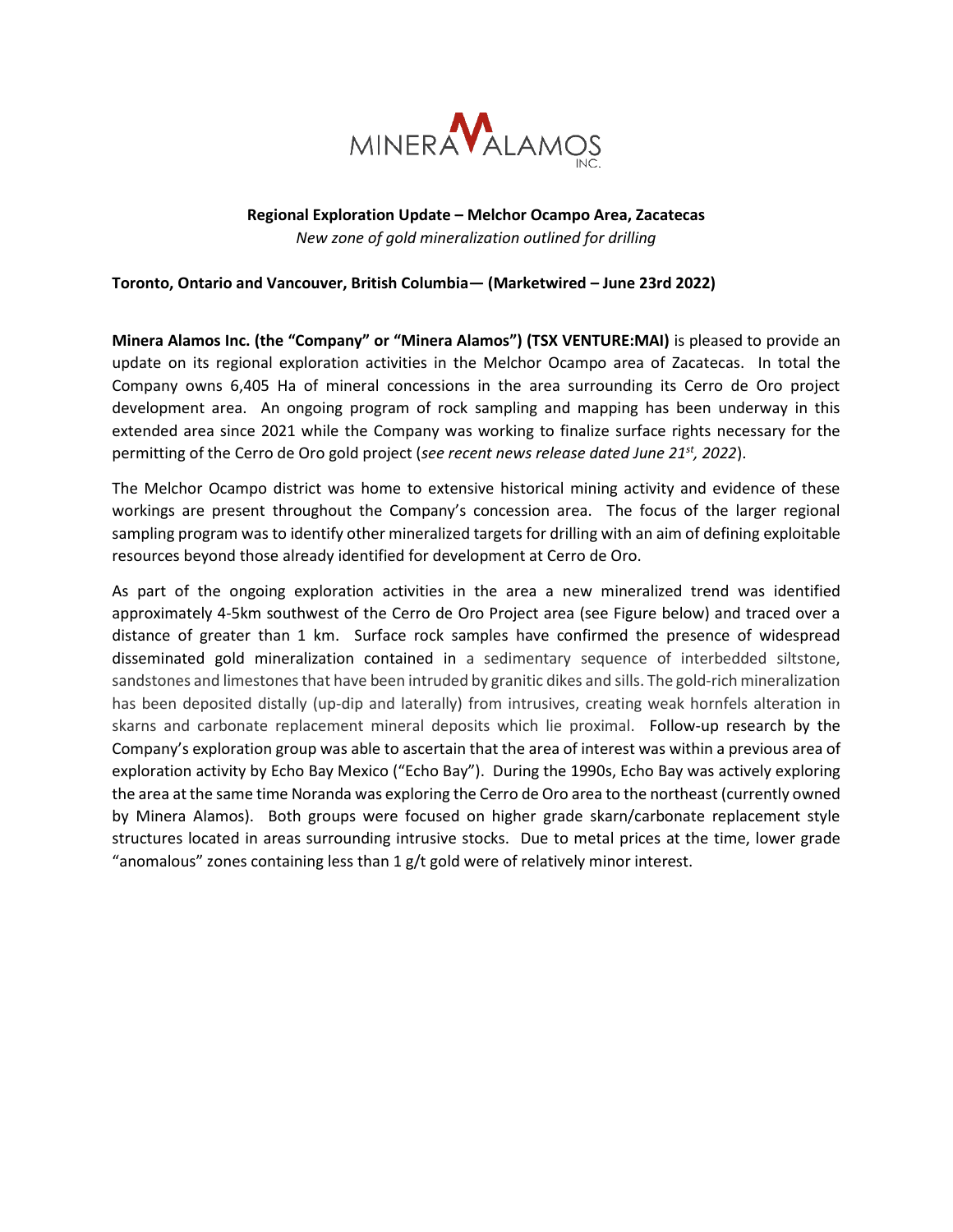

**Map 1: Regional Map of Melchor Ocampo Area with Cerro de Oro core claims in yellow** 

Mineral Alamos completed an initial rock sampling program in the area of exposed mineralization extending for approximately 1 km in length. In total 40 samples were collected and analyzed returning gold contents ranging from 0.05 to +18 g/t (average 1.2 g/t). The results from the sampling program are summarized in the table and figure below.

| Gold Content         | <b>Number Samples</b> | Map 2 Legend Data Point |
|----------------------|-----------------------|-------------------------|
| $<$ 0.15 g/t Au      | 8                     | Blue                    |
| $0.15 - 0.50$ g/t Au | 10                    | Yellow                  |
| $0.50 - 1.0$ g/t Au  | 12                    | Orange                  |
| $>1.0$ g/t Au        | 10                    | Red                     |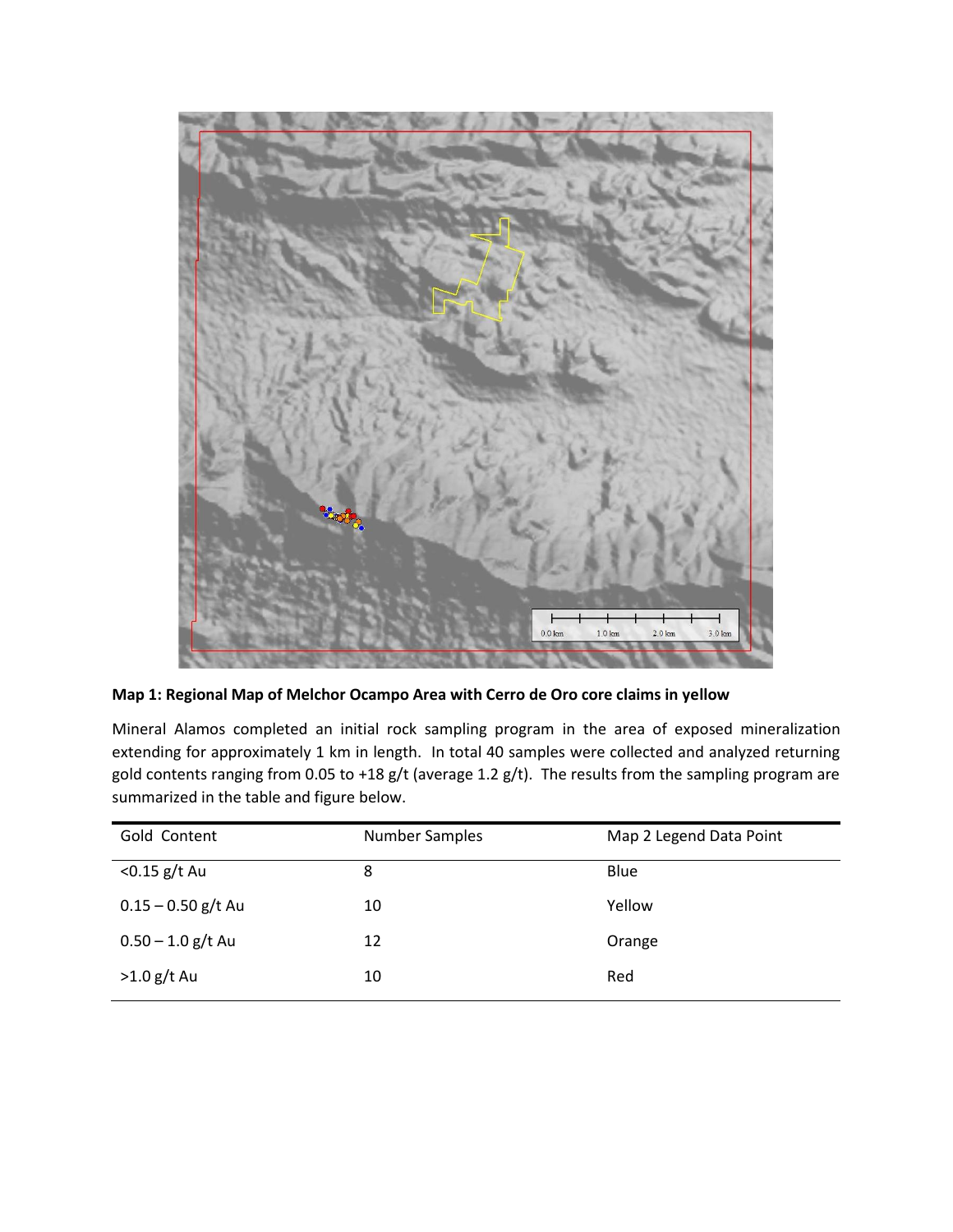

#### **Map 2: Detailed location of newly defined gold zone sampling results**

"The recent discovery of a significant exposed gold mineralization system located within our greater Santa Rita concession area is extremely exciting and confirms our belief that the areas surrounding the Cerro de Oro project area are prime targets for the development of additional gold resources.", said Darren Koningen, CEO of Minera Alamos. "The fact that both Echo Bay and Noranda were active in the area and looking for large mineral systems but at a time of much lower metal prices is particularly encouraging especially given the initial results from the first modern sampling programs conducted in the area."

With this first pass rock sampling program complete, a more detailed sampling program will be initiated to further define the extent of the known mineralization in advance of drill targeting.

## **Key Highlights from Historical Reports**

The following information was retrieved from historical reports completed for the area by Echo Bay Mexico S.A. de C.V.

(**Note**: *These exploration results are historical in nature. Minera Alamos has not undertaken any independent investigation of the sampling nor has it independently analyzed the results of the historical exploration work in order to verify the results. Minera Alamos considers these historical results relevant as the Company will use this data as a guide to plan future exploration programs in the area. The Company also considers the data to be reliable for these purposes, however, the Company's future exploration work will include verification of the data through new drilling*.)

• Eight (8) prospective target areas were identified for drilling with a goal of identifying mineralization containing greater than  $1 g/t$  gold. The initial target areas were located in an area containing an abundance of old mine workings. Rich silver-base metal-gold mineralization was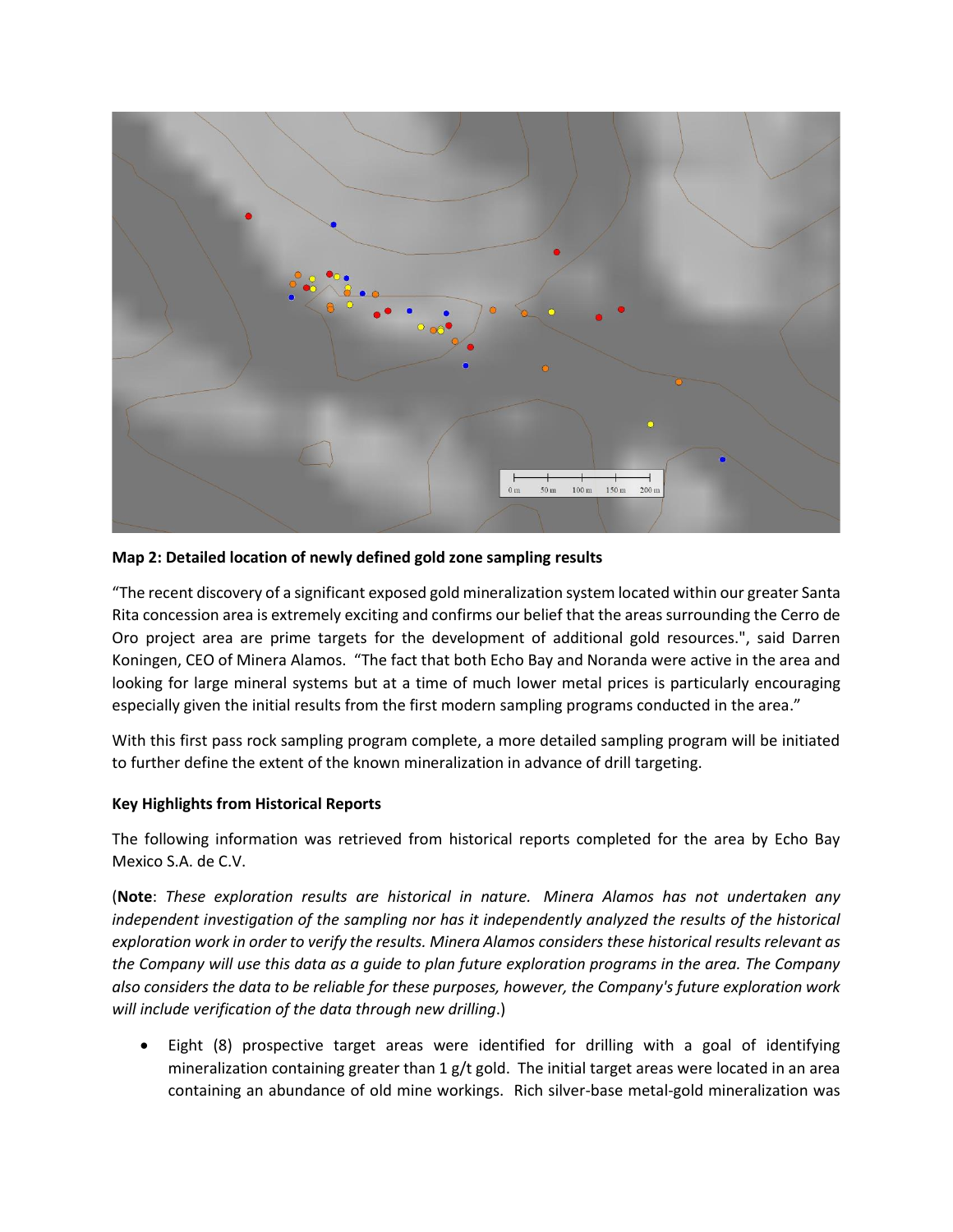mined in the area from mantos and replacements near the contact with the Zuloaga limestone formations in the area.

- It was noted that the alteration observed in the target area was likely consistent with the presence of a large intrusive stock located below the historical mining areas. Zoning was observed with higher grade gold material at or near the crest of the Zuloaga anticline that runs through the anomaly with values decreasing down dip. The presence of disseminated low grade anomalous gold mineralization in the areas surrounding the higher grade contact structures was also noted but was not the primary focus of the initial drill campaigns.
- Five (5) of the initial gold target areas were drill tested (36 holes for 5,240m) using reversecirculation ("RC") techniques. Samples were collected in 1.5m intervals and sent to Bonder Clegg for analysis along with bulk control samples and blanks. Some additional samples were sent to an additional third party lab for check analysis.
- Three of the five drilled gold targets contained significant intercepts of gold mineralization with gold grades in excess of 0.5 g/t. The main target for exploration by Echo Bay was potentially largetonnage gold bearing deposits in sedimentary rocks at the top of anticlinals close by the El Cajon mine (these skarns are generally relatively restricted and contains less gold and more silver, lead and zinc). Although not the primary target of the drill campaigns a number of drill holes encountered wide zones of disseminated gold mineralization located away from the skarn contacts that were delineated to depths of 200m or greater with grades ranging from 0.2-0.3 g/t Au up to approximately 1 g/t Au.
- An internal historical resource estimate for the area surrounding the limited initial drill holes (0.3 g/t Au cut-off) was calculated by Echo Bay at 2.8MM tonnes containing 0.75 g/t.
- It was noted that a "possible large tonnage Ag-Pb-Zn mineralization with little or no gold was encountered in the down-dip portions … of the anticline but was not systematically explored by Echo Bay". Eight holes in this area encountered mineralization containing 50-110 g/t silver and 1- 3% combined lead and zinc. At the time the central part of the polymetallic anomaly with high grade mineralization was not tested as it was located outside of the Echo Bay concession area. While it was noted that the system was open in several directions, polymetallic mineralization was not of interest at the time to Echo Bay.

## **Technical Information**

Mr. Darren Koningen, P. Eng., Minera Alamos' CEO, is the Qualified Person responsible for the technical content of this press release under National Instrument 43-101.

All samples from Minera Alamos exploration programs were prepared and analyzed for gold using 30 gram nominal weight fire assaying with AA/gravimetric finish. Samples were sent for final preparation and analysis at the SGS facilities in Durango, Mexico. The SGS facilities are ISO/IEC 17025 certified. Some of the data disclosed in this news release related to drilling results and sampling by Echo Bay Mexico S.A de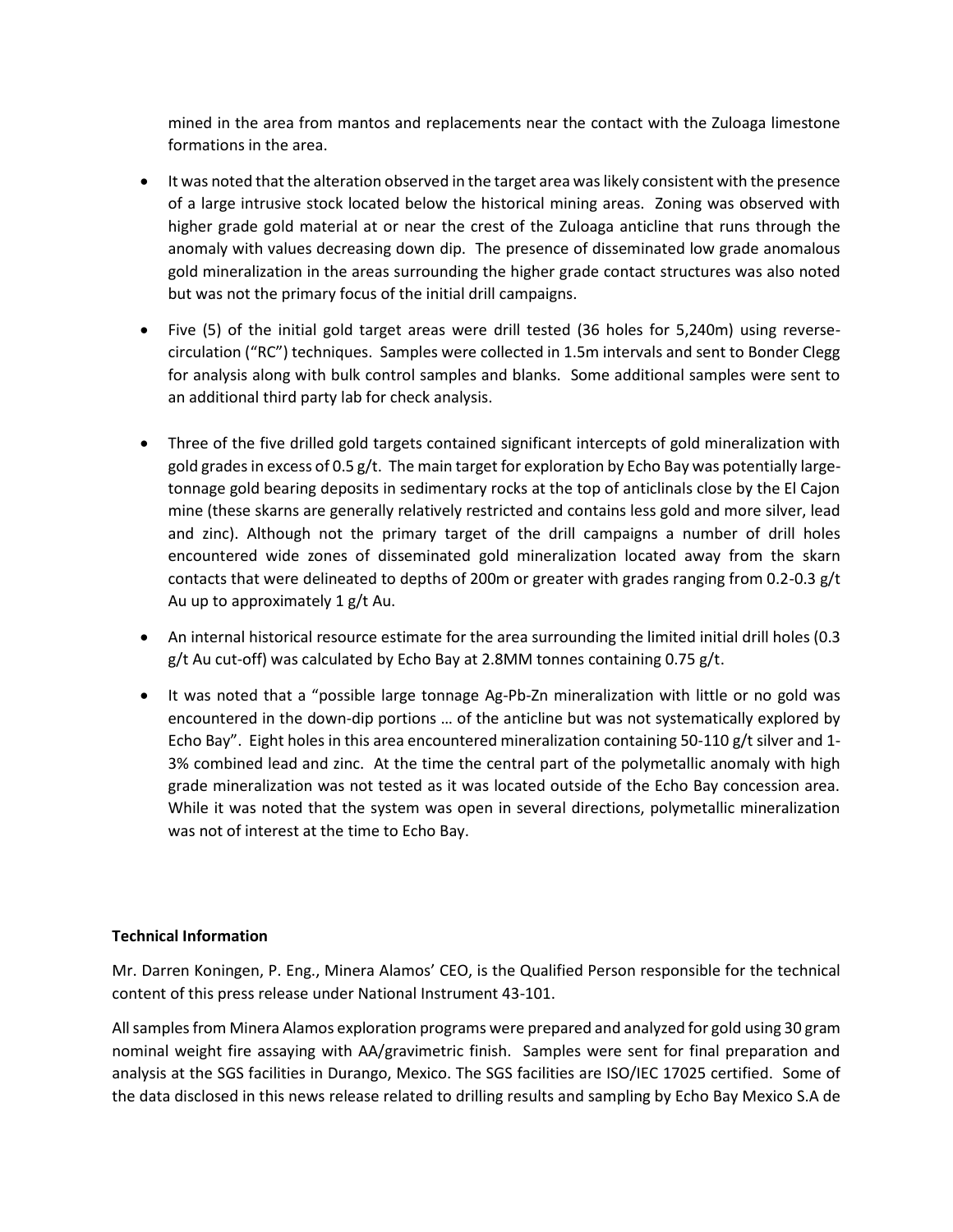C.V. is historical in nature. Minera has not undertaken any independent investigation of the sampling nor has it independently analyzed the results of the historical exploration work in order to verify the results. Minera considers these historical drill results relevant as the Company will use this data as a guide to plan future exploration programs. The Company's future exploration work will include verification of the data through drilling.

#### **For Further Information Please Contact:**

| Minera Alamos Inc.               |                                                      |
|----------------------------------|------------------------------------------------------|
| Doug Ramshaw, President          | Victoria Vargas de Szarzynski, VP Investor Relations |
| Tel: 604-600-4423                | Tel: 289-242-3599                                    |
| Email: dramshaw@mineraalamos.com | Email: vvargas@mineraalamos.com                      |

Website: www.mineraalamos.com

#### **About Minera Alamos Inc.**

Minera Alamos is a gold production and development Company undergoing the operational startup of its first gold mine that produced its first gold in October 2021. The Company has a portfolio of high-quality Mexican assets, including the 100%-owned Santana open-pit, heap-leach mine in Sonora that is currently going through its operational ramp up. The 100%-owned Cerro de Oro oxide gold project in northern Zacatecas that has considerable past drilling and metallurgical work completed and could enter the permitting process rapidly. The La Fortuna open pit gold project in Durango (100%-owned) has an extremely robust and positive preliminary economic assessment (PEA) completed and the main Federal permits in hand. Minera Alamos is built around its operating team that together brought 3 mines into successful production in Mexico over the last 13 years.

The Company's strategy is to develop very low capex assets while expanding the projects' resources and continuing to pursue complementary strategic acquisitions.

## **Caution Regarding Forward-Looking Statements**

This news release may contain forward-looking information and Minera Alamos cautions readers that forward-looking information is based on certain assumptions and risk factors that could cause actual results to differ materially from the expectations of Minera Alamos included in this news release. This news release includes certain "forward-looking statements", which often, but not always, can be identified by the use of words such as "believes", "anticipates", "expects", "estimates", "may", "could", "would", "will", or "plan". These statements are based on information currently available to Minera Alamos and Minera Alamos provides no assurance that actual results will meet management's expectations. Forward-looking statements include estimates and statements with respect to Minera Alamos' future plans with respect to the Projects, objectives or goals, to the effect that Minera Alamos or management expects a stated condition or result to occur and the expected timing for release of a resource and reserve estimate on the projects. Since forward-looking statements are based on assumptions and address future events and conditions, by their very nature they involve inherent risks and uncertainties. Actual results relating to, among other things, results of exploration, the economics of